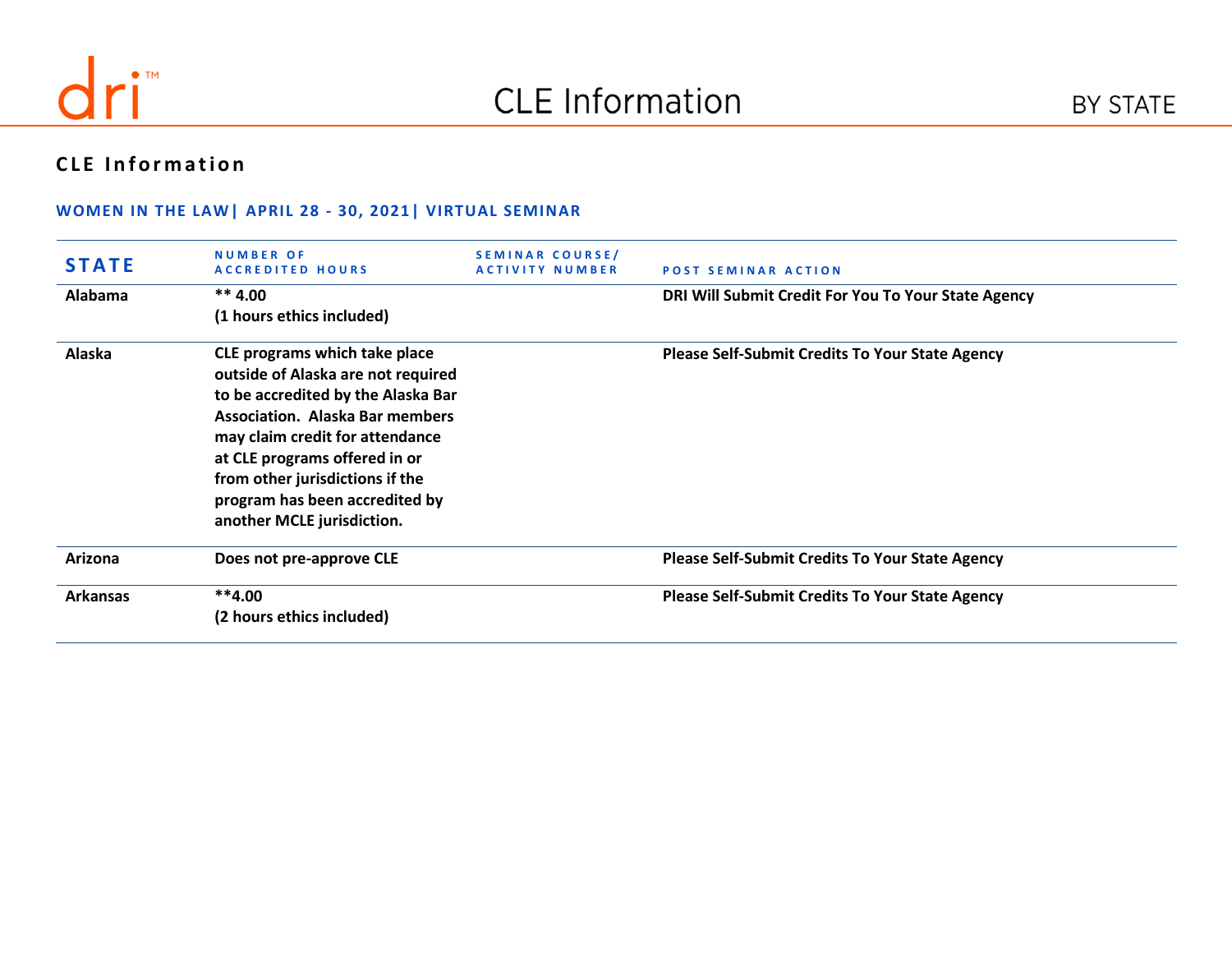| <b>STATE</b>       | <b>NUMBER OF</b><br><b>ACCREDITED HOURS</b>                                                                                                             | <b>SEMINAR COURSE/</b><br>ACTIVITY NUMBER | <b>POST SEMINAR ACTION</b>                                                                                                    |
|--------------------|---------------------------------------------------------------------------------------------------------------------------------------------------------|-------------------------------------------|-------------------------------------------------------------------------------------------------------------------------------|
| California         | $**4.00$<br>(1 hour elimination of bias<br>included- All the Voices of the<br>Rainbow - Adding and<br>Maintaining Diversity in the Legal<br>Profession) |                                           | Please Keep The Certificate For Your Personal Records.                                                                        |
|                    | (1 hour substance abuse/mental<br>health included- Mental Wealth -<br>Addressing the Anxious Lawyer<br>and Ethical Issues with Managing<br>Stress)      |                                           |                                                                                                                               |
| Colorado           | $*5.00$<br>(0 hours ethics included)                                                                                                                    | 798464                                    | <b>Please Self-Submit Credits To Your State Agency</b>                                                                        |
| <b>Connecticut</b> | $**4.00$<br>(2 hours ethics included)                                                                                                                   |                                           | <b>Please Self-Submit Credits To Your State Agency</b>                                                                        |
| <b>Delaware</b>    | * Pending<br>(hours ethics included)                                                                                                                    |                                           | DRI Will Submit Credit For You To Your State Agency                                                                           |
| <b>Florida</b>     | $*5.00$<br>(0 hours ethics included)<br>(1 hour bias elimination included)<br>1 hour mental illness included)                                           | 2103022N                                  | <b>Please Self-Submit Credits To Your State Agency</b>                                                                        |
| Georgia            | $** 4.00$<br>(2 hours ethics included)                                                                                                                  |                                           | <b>Please Self-Submit Credits To Your State Agency</b>                                                                        |
| Hawaii             | <b>DOES NOT Pre-APPROVE*</b>                                                                                                                            |                                           | Attorneys will need to apply directly to the state. The fee for the<br>application is \$5.00 per credit hour. http://hsba.org |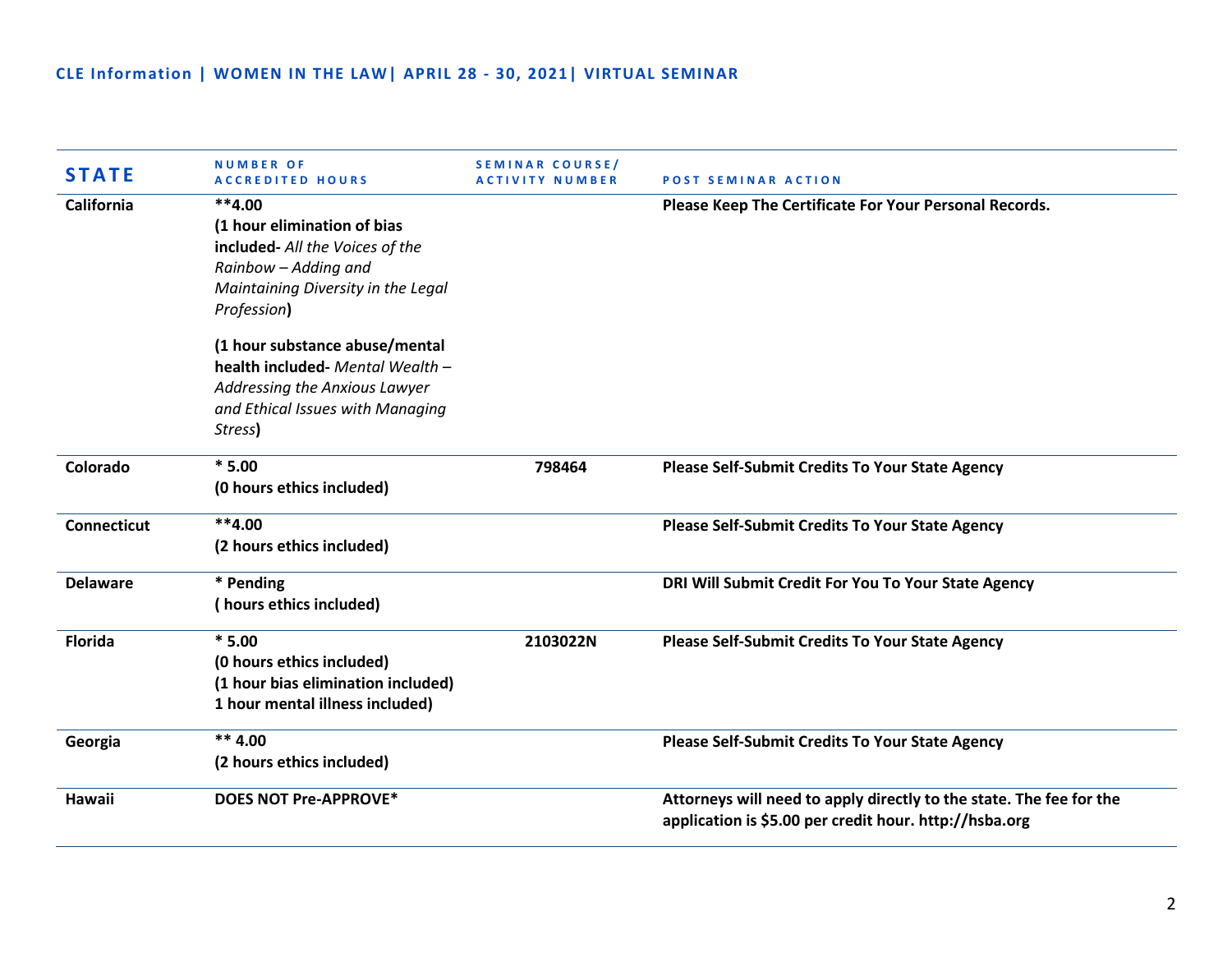## **CLE Information | WOMEN IN THE LAW| APRIL 28 - 30, 2021| VIRTUAL SEMINAR**

| <b>STATE</b>    | <b>NUMBER OF</b><br><b>ACCREDITED HOURS</b>                                                                                                                | <b>SEMINAR COURSE/</b><br><b>ACTIVITY NUMBER</b> | <b>POST SEMINAR ACTION</b>                             |
|-----------------|------------------------------------------------------------------------------------------------------------------------------------------------------------|--------------------------------------------------|--------------------------------------------------------|
| Idaho           | * Pending<br>(hours ethics included)                                                                                                                       |                                                  | DRI Will Submit Credit For You To Your State Agency    |
| <b>Illinois</b> | $**4.00$<br>(2 hours ethics included)                                                                                                                      |                                                  | Please Keep The Certificate For Your Personal Records. |
|                 | All the Voices of the Rainbow -<br>Adding and Maintaining Diversity<br>in the Legal Profession- Diversity<br>and Inclusion.                                |                                                  |                                                        |
|                 | Ethics: Mental Wealth -<br>Addressing the Anxious Lawyer<br>and Ethical Issues with Managing<br><b>Stress- Mental Health and</b><br><b>Substance Abuse</b> |                                                  |                                                        |
| Indiana         | $*4.00$<br>(1 hours ethics included)                                                                                                                       |                                                  | DRI Will Submit Credit For You To Your State Agency    |
| <b>lowa</b>     | $*4.00$<br>(2 hours ethics included)                                                                                                                       | 363636                                           | <b>Please Self-Submit Credits To Your State Agency</b> |
| <b>Kansas</b>   | * Pending<br>(hours ethics included)                                                                                                                       |                                                  | <b>Please Self-Submit Credits To Your State Agency</b> |
| Kentucky        | *Pending<br>(hour ethics included)                                                                                                                         |                                                  | <b>Please Self-Submit Credits To Your State Agency</b> |
| Louisiana       | $*4.00$<br>(2 hours ethics included)                                                                                                                       |                                                  | DRI Will Submit Credit For You To Your State Agency    |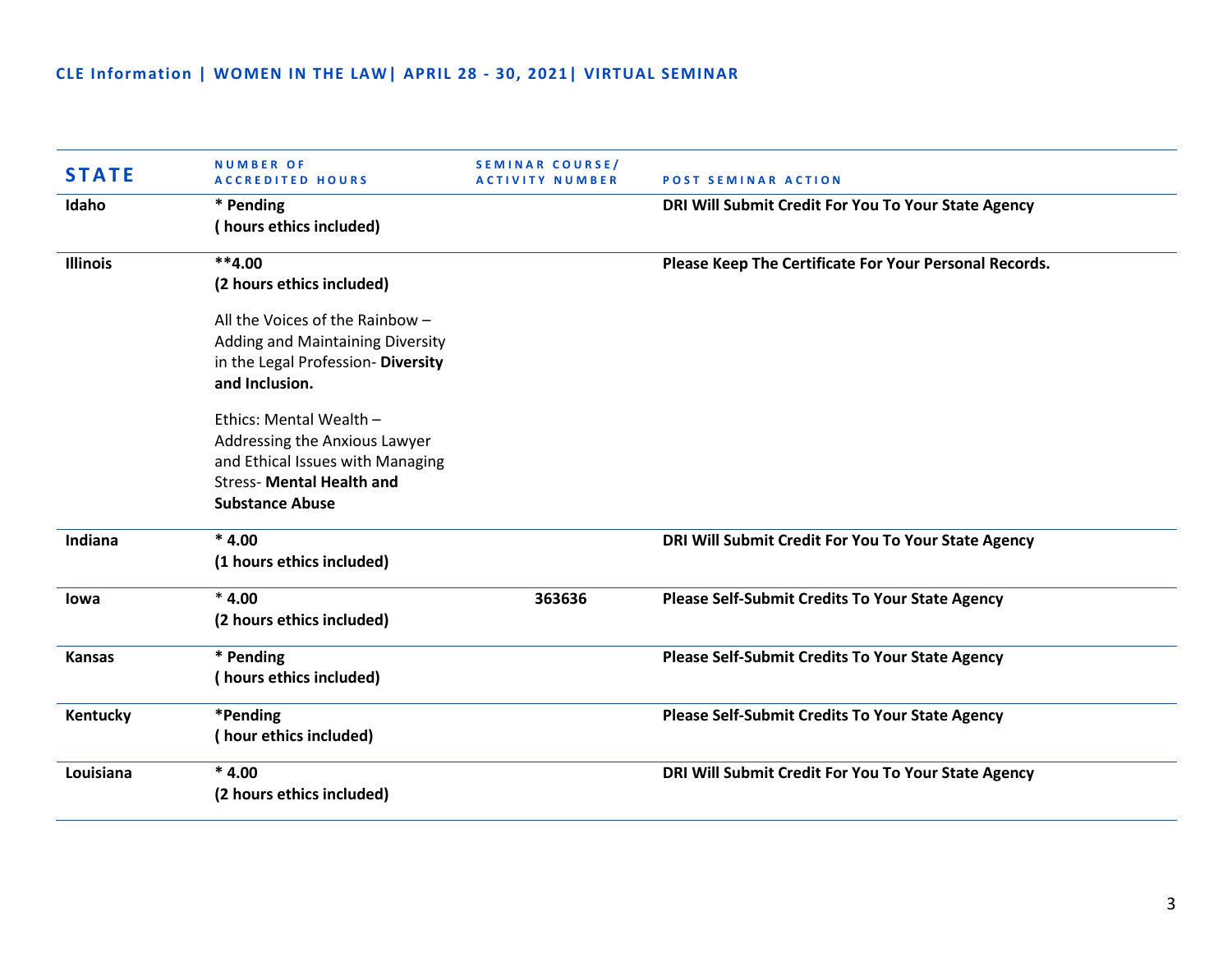## **CLE Information | WOMEN IN THE LAW| APRIL 28 - 30, 2021| VIRTUAL SEMINAR**

| <b>STATE</b>         | <b>NUMBER OF</b><br><b>ACCREDITED HOURS</b>                                                                                                                                                                     | <b>SEMINAR COURSE/</b><br><b>ACTIVITY NUMBER</b> | <b>POST SEMINAR ACTION</b>                             |
|----------------------|-----------------------------------------------------------------------------------------------------------------------------------------------------------------------------------------------------------------|--------------------------------------------------|--------------------------------------------------------|
| <b>Maine</b>         | $*4.00$<br>(2 hour ethics included)                                                                                                                                                                             | 059759                                           | <b>Please Self-Submit Credits To Your State Agency</b> |
| <b>Minnesota</b>     | * Pending<br>(hours ethics included)                                                                                                                                                                            |                                                  | <b>Please Self-Submit Credits To Your State Agency</b> |
| <b>Mississippi</b>   | * Pending<br>(hours ethics included)                                                                                                                                                                            |                                                  | <b>Please Self-Submit Credits To Your State Agency</b> |
| <b>Missouri</b>      | *Pending<br>(hour ethics included)                                                                                                                                                                              |                                                  | <b>Please Self-Submit Credits To Your State Agency</b> |
| <b>Montana</b>       | $*4.00$<br>(0 hour ethics included)                                                                                                                                                                             |                                                  | <b>Please Self-Submit Credits To Your State Agency</b> |
| <b>Nebraska</b>      | $*4.00$<br>(2 hours ethics included)                                                                                                                                                                            |                                                  | DRI Will Submit Credit For You To Your State Agency    |
| <b>Nevada</b>        | ** NV only grants credit after the<br>individual NV attorney has<br>submitted the General Certificate<br>of Attendance to the Nevada<br><b>Board of CLE.</b>                                                    |                                                  | <b>Please Self-Submit Credits To Your State Agency</b> |
| <b>New Hampshire</b> | As of the new reporting year<br>starting July 1, 2014, attorneys<br>will be reporting their own<br>attendance to programs on a new<br>online system. There will no<br>longer be sponsor accreditation in<br>NH. |                                                  | DRI Will Submit Credit For You To Your State Agency    |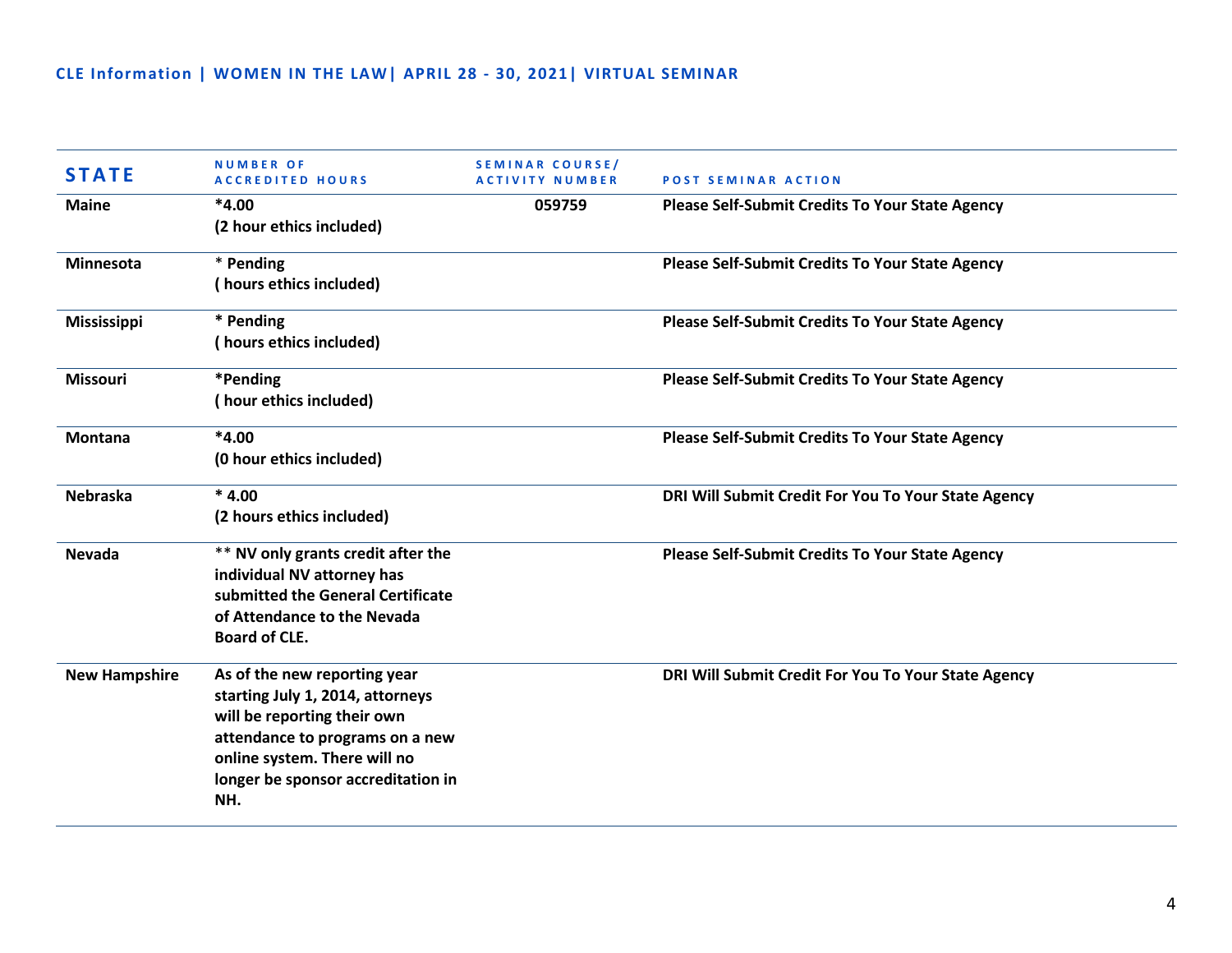| <b>STATE</b>          | <b>NUMBER OF</b><br><b>ACCREDITED HOURS</b> | SEMINAR COURSE/<br>ACTIVITY NUMBER | <b>POST SEMINAR ACTION</b>                             |
|-----------------------|---------------------------------------------|------------------------------------|--------------------------------------------------------|
| <b>New Jersey</b>     | $*4.80$                                     |                                    | Please Keep The Certificate For Your Personal Records. |
|                       | (2.4 hours ethics included)                 |                                    |                                                        |
| <b>New Mexico</b>     | $**4.00$                                    |                                    | DRI Will Submit Credit For You To Your State Agency    |
|                       | (2 hours ethics included)                   |                                    |                                                        |
| New York+             | $***$ 4.00                                  |                                    | Please Keep The Certificate For Your Personal Records. |
|                       | (1 hours ethics included)                   |                                    |                                                        |
|                       | (1 hour diversity and inclusion)            |                                    |                                                        |
|                       | <b>Under NY's "Approved</b>                 |                                    |                                                        |
|                       | Jurisdiction" Policy. California            |                                    |                                                        |
|                       | being an Approved Jurisdiction.             |                                    |                                                        |
| <b>North Carolina</b> | ** Pending                                  |                                    | <b>Please Self-Submit Credits To Your State Agency</b> |
|                       | (hour ethics included)                      |                                    |                                                        |
| <b>North Dakota</b>   | $*4.00$                                     |                                    | DRI Will Submit Credit For You To Your State Agency    |
|                       | (2 hour ethics included)                    |                                    |                                                        |
| Ohio                  | $*4.00$                                     |                                    | DRI Will Submit Credit For You To Your State Agency    |
|                       | (1 hours professional conduct               |                                    |                                                        |
|                       | included)                                   |                                    |                                                        |
| <b>Oklahoma</b>       | * Pending                                   |                                    | DRI Will Submit Credit For You To Your State Agency    |
|                       | (hours ethics included)                     |                                    |                                                        |
| Oregon                | * Pending                                   |                                    | DRI Will Submit Credit For You To Your State Agency    |
|                       | (hours ethics included)                     |                                    |                                                        |
| Pennsylvania          | $*4.00$                                     |                                    | DRI Will Submit Credit For You To Your State Agency    |
|                       | (1 hours ethics included)                   |                                    |                                                        |
|                       |                                             |                                    |                                                        |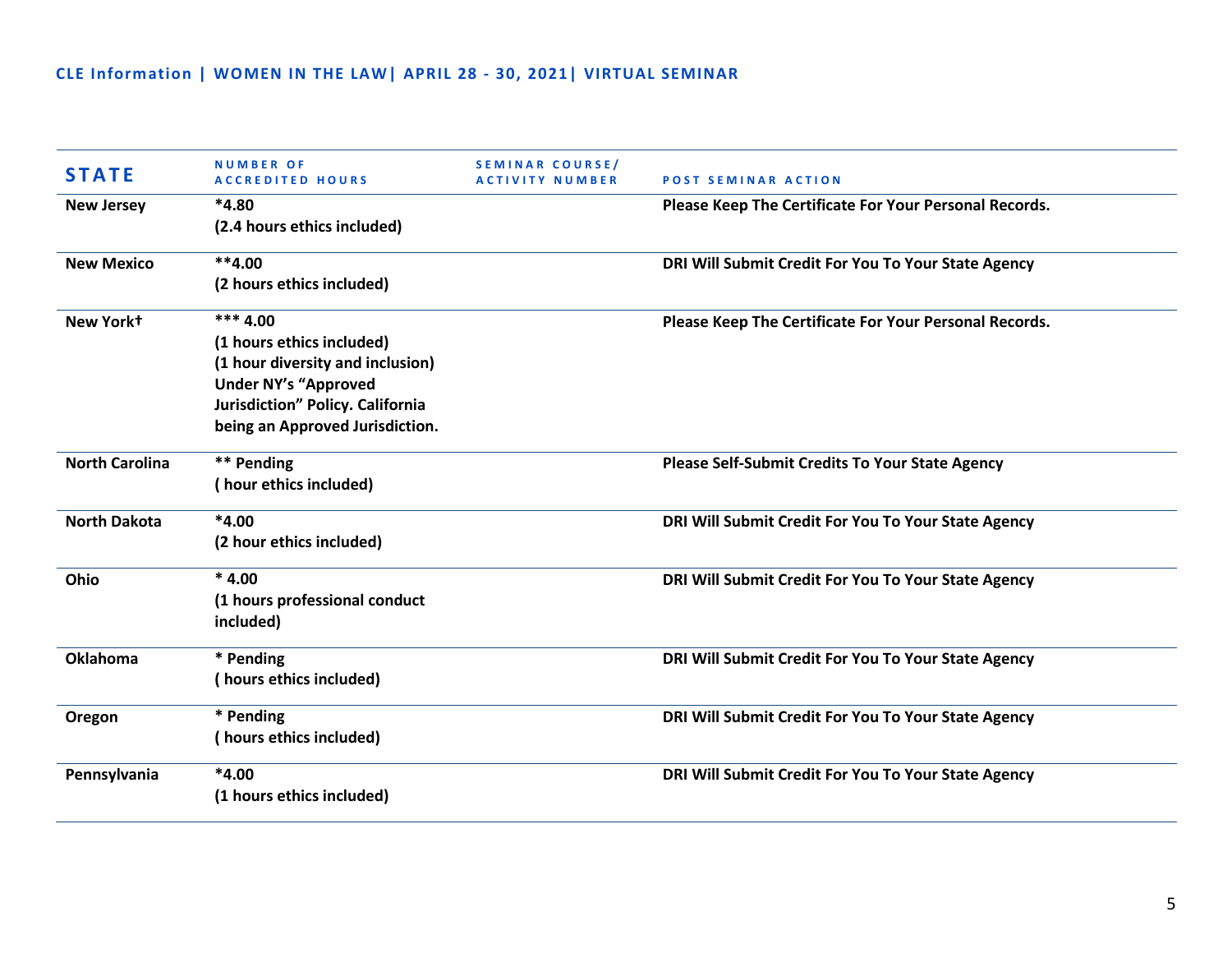| <b>STATE</b>          | <b>NUMBER OF</b><br><b>ACCREDITED HOURS</b>                            | SEMINAR COURSE/<br><b>ACTIVITY NUMBER</b> | <b>POST SEMINAR ACTION</b>                             |
|-----------------------|------------------------------------------------------------------------|-------------------------------------------|--------------------------------------------------------|
| <b>Rhode Island</b>   | * Pending<br>(hours ethics included)                                   |                                           | DRI Will Submit Credit For You To Your State Agency    |
| <b>South Carolina</b> | * Pending<br>(hours ethics included)                                   |                                           | <b>Please Self-Submit Credits To Your State Agency</b> |
| <b>Tennessee</b>      | * Pending<br>(hours dual credit included)                              |                                           | DRI Will Submit Credit For You To Your State Agency    |
| <b>Texas</b>          | ** Pending<br>(hours ethics included)                                  |                                           | DRI Will Submit Credit For You To Your State Agency    |
| <b>Utah</b>           | * Pending<br>(hours ethics included)                                   |                                           | DRI Will Submit Credit For You To Your State Agency    |
| Vermont               | $**4.00$<br>(2 hours ethics included)                                  |                                           | Please Keep The Certificate For Your Personal Records. |
| Virginia              | * Pending<br>(hours ethics included)                                   |                                           | <b>Please Self-Submit Credits To Your State Agency</b> |
| Washington            | *Pending<br>(hours ethics included)                                    |                                           | <b>Please Self-Submit Credits To Your State Agency</b> |
| <b>West Virginia</b>  | $*4.80$<br>(2.4 hours ethics included)                                 |                                           | DRI Will Submit Credit For You To Your State Agency    |
| Wisconsin             | *Pending<br>(hours ethics and professional<br>responsibility included) |                                           | <b>Please Self-Submit Credits To Your State Agency</b> |
| Wyoming               | $*4.00$<br>(2 hours ethics included)                                   |                                           | <b>Please Self-Submit Credits To Your State Agency</b> |